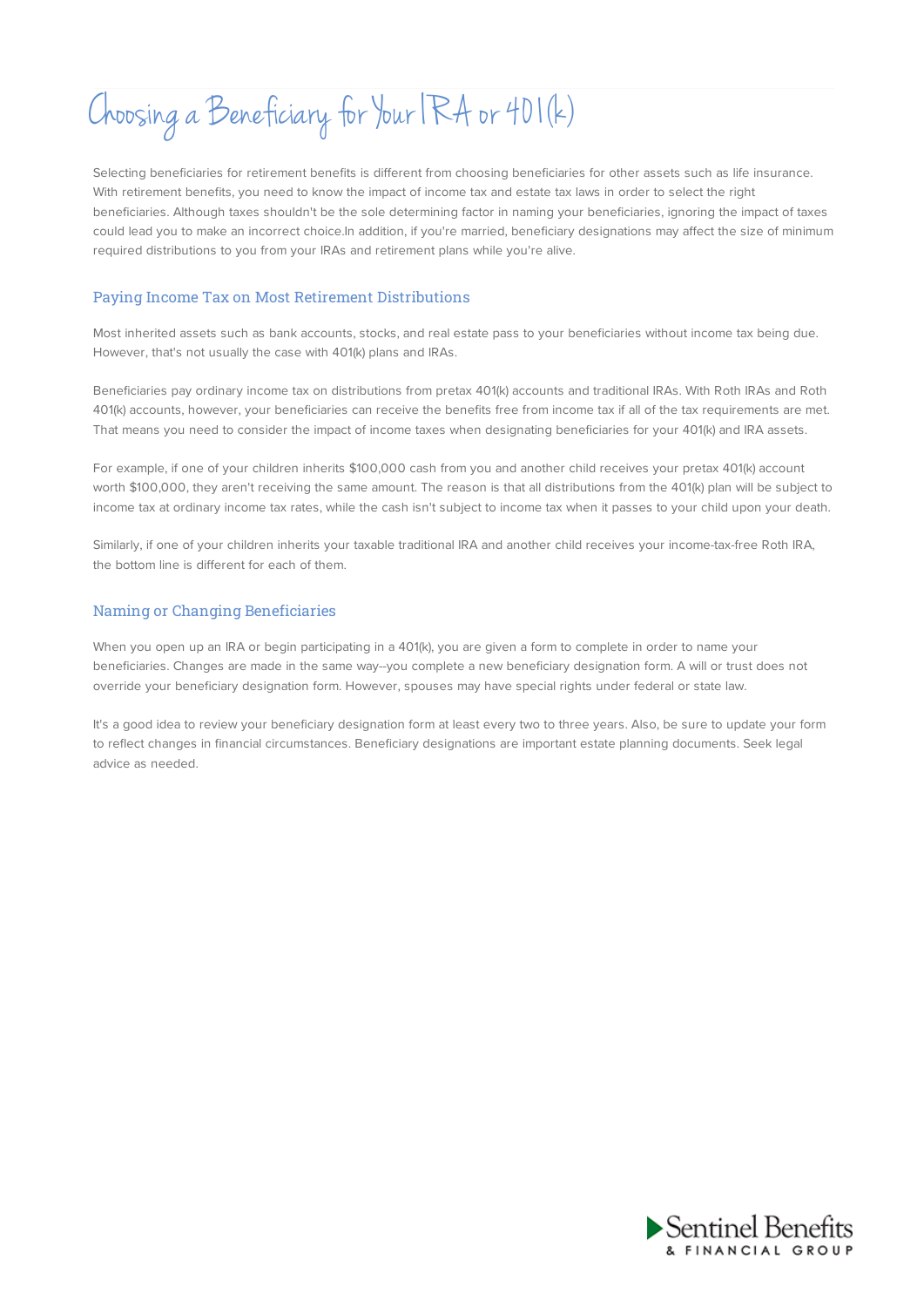## Designating Primary and Secondary Beneficiaries

When it comes to beneficiary designation forms, you want to avoid gaps. If you don't have a named beneficiary who survives you, your estate may end up as the beneficiary, which is not always the best result.

Your primary beneficiary is your first choice to receive retirement benefits. You can name more than one person or entity as your primary beneficiary. If your primary beneficiary doesn't survive you or decides to decline the benefits (the tax term for this is a disclaimer), then your secondary (or "contingent") beneficiaries receive the benefits.

## Having Multiple Beneficiaries

You can name more than one beneficiary to share in the proceeds. You just need to specify the percentage each beneficiary will receive (the shares do not have to be equal). You should also state who will receive the proceeds should a beneficiary not survive you.

In some cases, you'll want to designate a different beneficiary for each account or have one account divided into subaccounts (with a beneficiary for each subaccount). You'd do this to allow each beneficiary to use his or her own life expectancy in calculating required distributions after your death. This, in turn, can permit greater tax deferral (delay) and flexibility for your beneficiaries in paying income tax on distributions.

## Avoiding Gaps or Naming Your Estate as a Beneficiary

There are two ways your retirement benefits could end up in your probate estate. Probate is the court process by which assets are transferred from someone who has died to the heirs or beneficiaries entitled to those assets.

First, you might name your estate as the beneficiary. Second, if no named beneficiary survives you, your probate estate may end up as the beneficiary by default. If your probate estate is your beneficiary, several problems can arise.

If your estate receives your retirement benefits, the opportunity to maximize tax deferral by spreading out distributions may be lost. In addition, probate can mean paying attorney's and executor's fees and delaying the distribution of benefits.